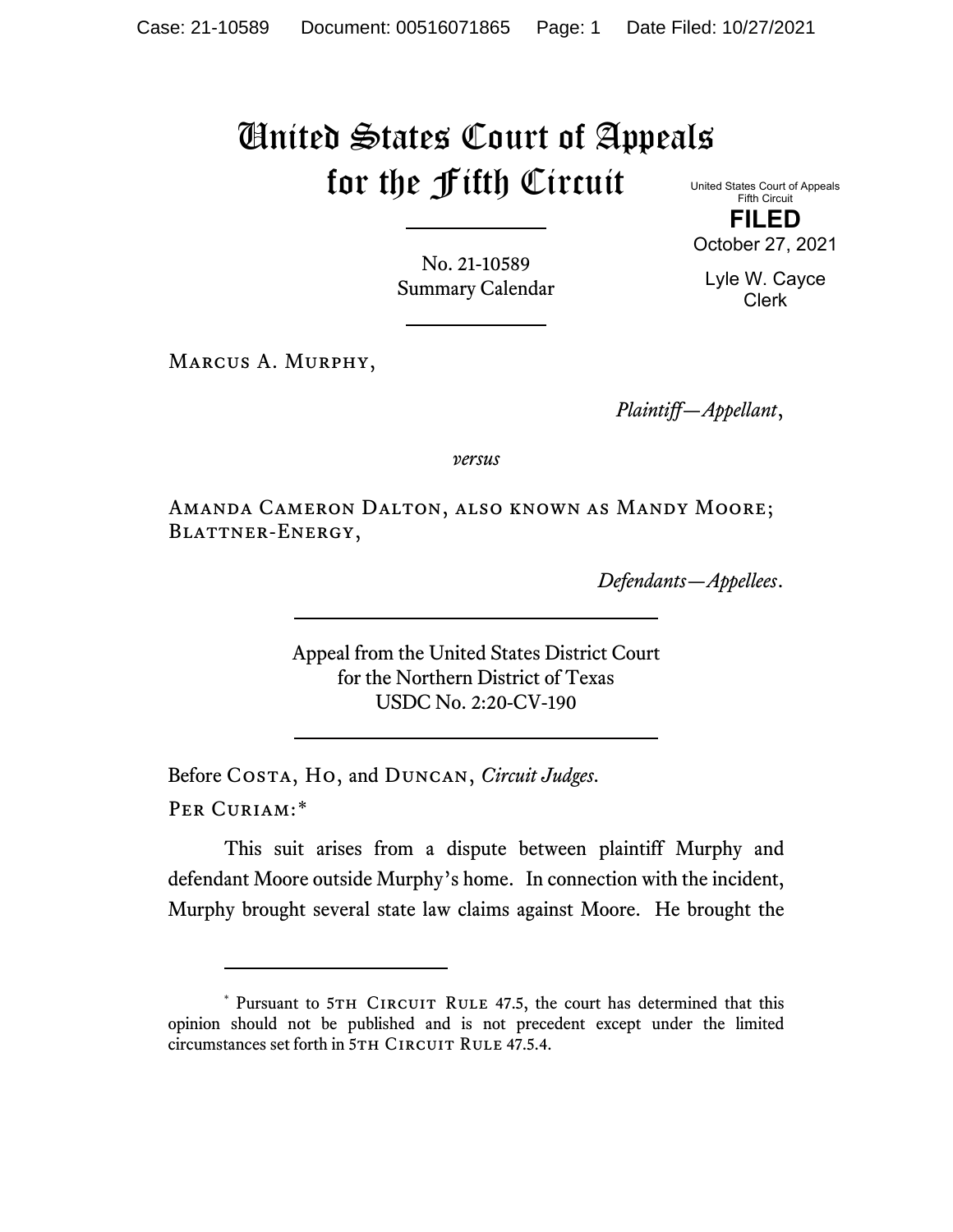same claims against Moore's employer, Blattner-Energy. Defendants filed motions to dismiss and motions for Rule 11 sanctions, all of which the district court granted. Because we find no error in the district court's dismissal or its grant of sanctions, we AFFIRM.

I.

Murphy is upset because Moore allegedly drove a truck onto Murphy's driveway one night. The truck was not Moore's, but instead a Blatter-Energy truck that Moore drives for work. At some point that night, a verbal altercation broke out between the two. Murphy alleges that Moore threatened him during the argument. Murphy, however, is the one who was later charged with multiple counts of disorderly conduct.

Murphy sued Moore for trespass and intentional infliction of emotional distress. He also brought claims for malicious prosecution based on the disorderly conduct charges that followed the incident. Murphy also pursued these claims against Blattner-Energy under a theory of vicarious liability.

Moore and Blattner-Energy filed motions to dismiss for failure to state a claim. The district court granted the motions for all claims. Defendants also filed motions for Rule 11 sanctions. The district court granted these motions too, explaining that Murphy's arguments were not warranted by existing law, would not have evidentiary support upon further investigation, and were brought to harass Moore. The court also admonished Murphy, who is a licensed lawyer in Colorado, for filing responses that were "incomprehensible" and lacking any "coherent argument."

We understand the district court's frustration. The plaintiff's briefing in this case also borders on incoherence. Among other things, Murphy's frequent and incorrect use of hyphens and capitalization makes it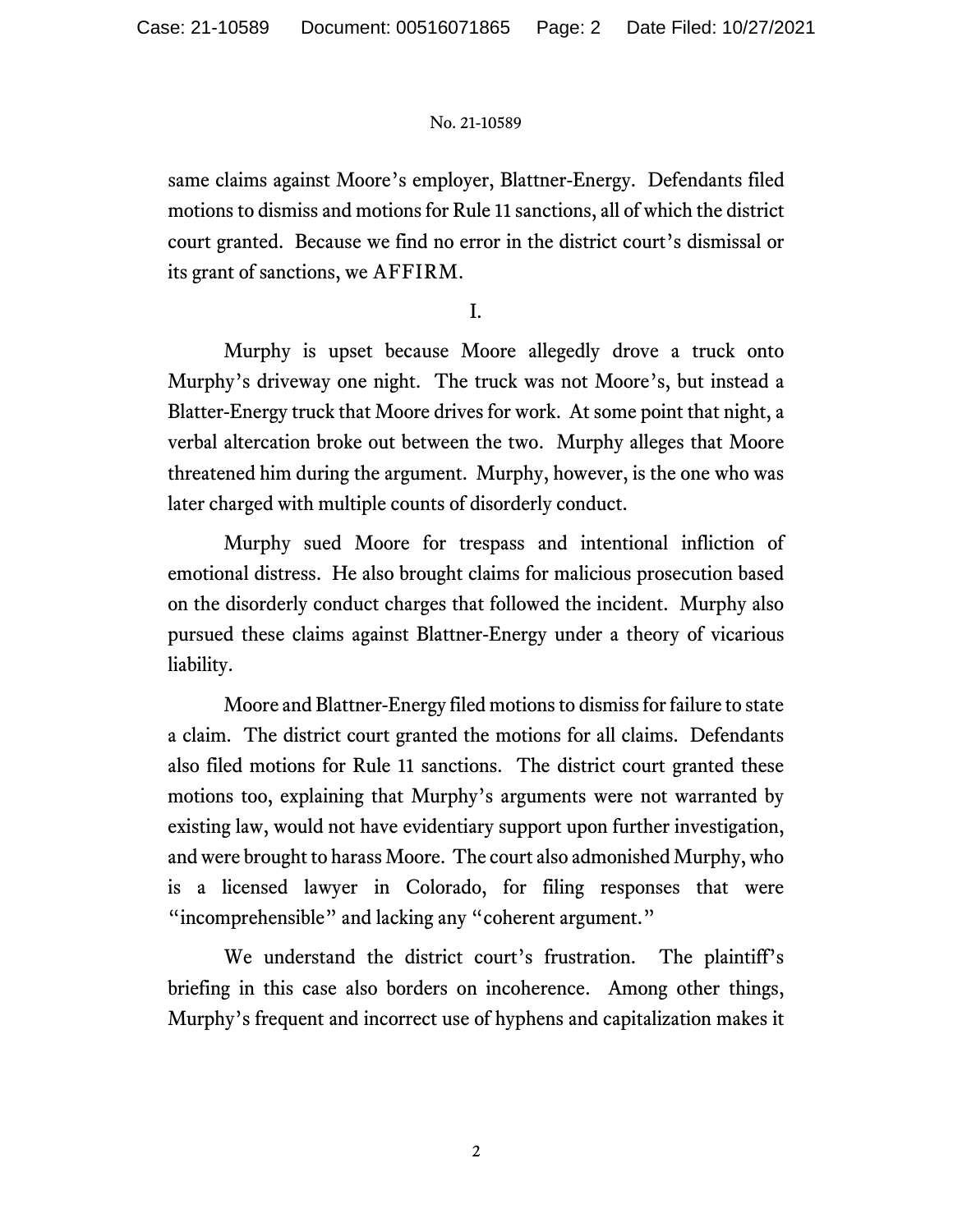difficult to read. But to the extent we can understand his challenges to the district court's rulings, we find no merit to his appeal.

II.

The district court dismissed Murphy's trespass claim because he did not allege facts to support the elements of that cause of action. That holding is correct if for no other reason than that Murphy did not plead that he was injured, which is required to recover damages for trespass under Texas law. *Coinmach Corp. v. Aspenwood Apartment Corp.*, 417 S.W.3d 909, 920 (Tex. 2013) (citing *Zapata v. Ford Motor Credit Co.*, 615 S.W.2d 198, 201 (Tex. 1981)); *Wilen v. Falkenstein*, 191 S.W.3d 791, 798 (Tex. App.—Fort Worth 2006, pet. denied).

The district court dismissed the malicious prosecution claims because they relied on similarly conclusory allegations. The court also held that one malicious prosecution claim is time-barred and the others are not ripe. We agree with these holdings. In particular, we see no facts alleged that would support a finding that there was a lack of probable cause to initiate the criminal proceedings against Murphy or that defendants exhibited malice in filing the charges (if they indeed did initiate the charges). *See Kroger Tex. P'ship v. Suberu*, 216 S.W.3d 788, 792 n.3 (Tex. 2006).

The district court dismissed Murphy's final claim—intentional infliction of emotional distress (IIED)—for similar reasons. It found the pleadings conclusory and concluded his sole factual allegation did not support an IIED claim. Again, we agree. Murphy alleges that Moore threatened him, but a threat does not satisfy the "extreme and outrageous" standard required for an IIED claim. *GTW Sw., Inc. v. Bruce*, 998 S.W.2d 605, 611–12 (Tex. 1999).

The district court supported its dismissal of Murphy's claims against Blattner-Energy on an additional ground—that Murphy alleged no plausible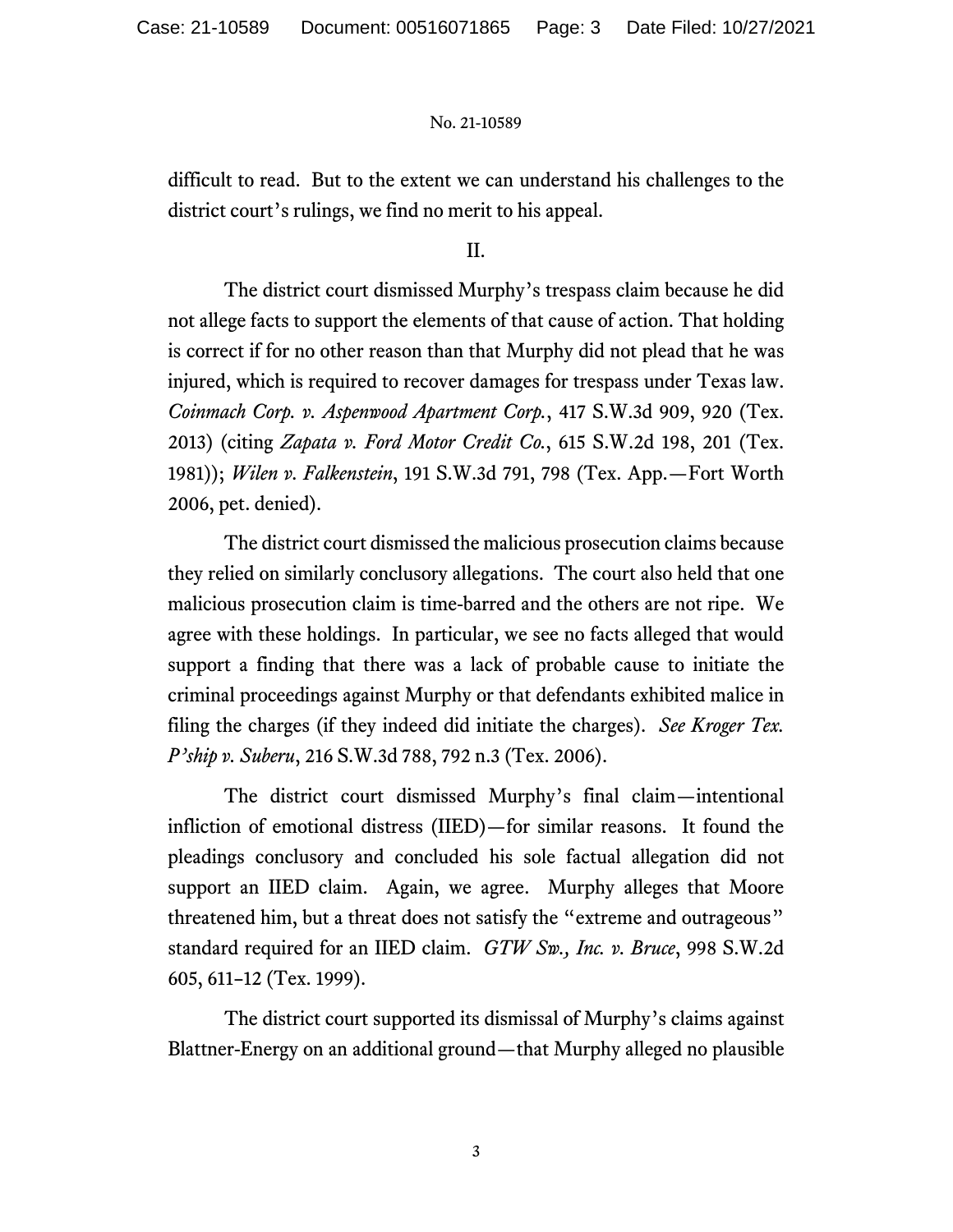basis for vicarious liability. The complaint makes this clear. Moore may have been in her work truck and wearing work clothes, but she was "off-duty." And there is no other allegation sufficient to show that she was acting in the scope of her duties as a Blattner-Energy employee despite not being on the clock. *See Minyard Food Stores, Inc. v. Goodman*, 80 S.W.3d 573, 577 (Tex. 2002).Rather, Moore was at the house next to Murphy's to visit her mother.

## III.

We review a district court's grant of Rule 11 sanctions for an abuse of discretion. *Haase v. Countrywide Home Loans, Inc.*, 748 F.3d 624, 630 (5th Cir. 2014). A court may impose sanctions if it finds that claims are being "presented for any improper purpose" or if claims are not "warranted by existing law or by a nonfrivolous argument for extending, modifying, or reversing existing law." FED. R. CIV. P.  $11(b)(1)-(2)$ ,  $(c)(1)$ .

Although Murphy argues that this standard for sanctions should not apply to him because he is proceeding *pro se*, the district court correctly rejected this argument. Murphy is a licensed and practicing attorney in Colorado. While a higher threshold for sanctions generally applies to *pro se* plaintiffs, the leniency given *pro se* litigants does not apply when the selfrepresented party is a lawyer. *See Thomas v. Humfield*, 1994 WL 442484, at  $*3$  (5th Cir. [1](#page-3-0)994)<sup>1</sup> ("With his formal legal training, Thomas should be expected to understand and to observe court procedures that we might otherwise be willing to excuse if neglected by typical pro se claimants."); *Olivares v. Martin*, 555 F.2d 1192, 1194 n.1 (5th Cir. 1977) (declining to give a *pro se* litigant the "liberal construction of his complaint normally given [to] pro se litigants" because he was a licensed attorney);; *see also Cole v. Comm'r*,

<span id="page-3-0"></span><sup>&</sup>lt;sup>1</sup> "Unpublished opinions issued before January 1, 1996 are precedent." 5TH CIR. R. 47.5.3.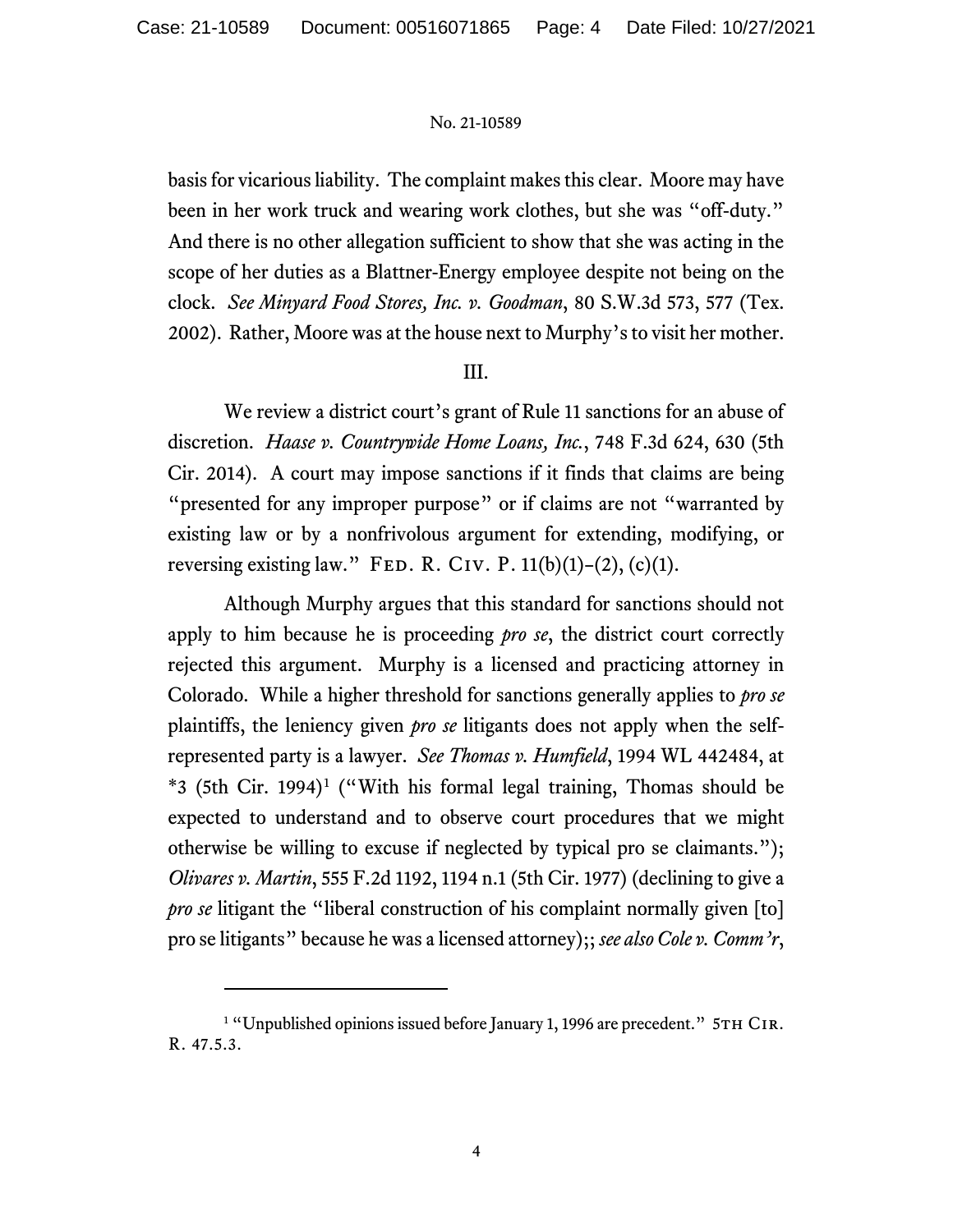637 F.3d 767, 773 (7th Cir. 2011) ("[P]ro se litigants who are attorneys are not entitled to the flexible treatment granted other pro se litigants."); *Tracy v. Freshwater*, 623 F.3d 90, 102 (2d Cir. 2010) ("[A] lawyer representing himself ordinarily receives no [special] solicitude at all."). The district court thus applied the correct standard in imposing sanctions.

And the court thoroughly detailed why it imposed sanctions. First, it explained that Murphy's intentional infliction of emotional distress and vicarious liability claims were not warranted by existing law or by a good faith argument for changing the law. For intentional infliction of emotional distress, Murphy cited the correct standard—that threats do not rise to the level of extreme and outrageous conduct—but then alleged that Moore's threat to him was extreme and outrageous. And for vicarious liability, Murphy admitted that Moore was off duty during the incident and never claimed that she was acting in the scope of her employment. This was also not the first time that Murphy "dragged a neighbor's employer" into the same district court under a similarly "baseless" theory of vicarious liability.

Moreover, the court found that Murphy brought these claims for an improper purpose: "to harass Defendants in retaliation for criminal charges being brought against him." In support of this motive, the court noted that Murphy's briefing was full of "*ad hominem* attacks" against Moore, including an accusation "without a shred of evidence" that Moore "utilize[ed] fake names to escape liability with courts in Texas." The court also referred to several other statements Murphy made in an antagonistic manner against Moore and her counsel, such as asserting that Moore "attempted [an] assassination, both literally & figuratively," and that Moore's counsel "manipulate[d] the naive government, first State and now federal."

We find no abuse of discretion on these facts.

\* \* \*